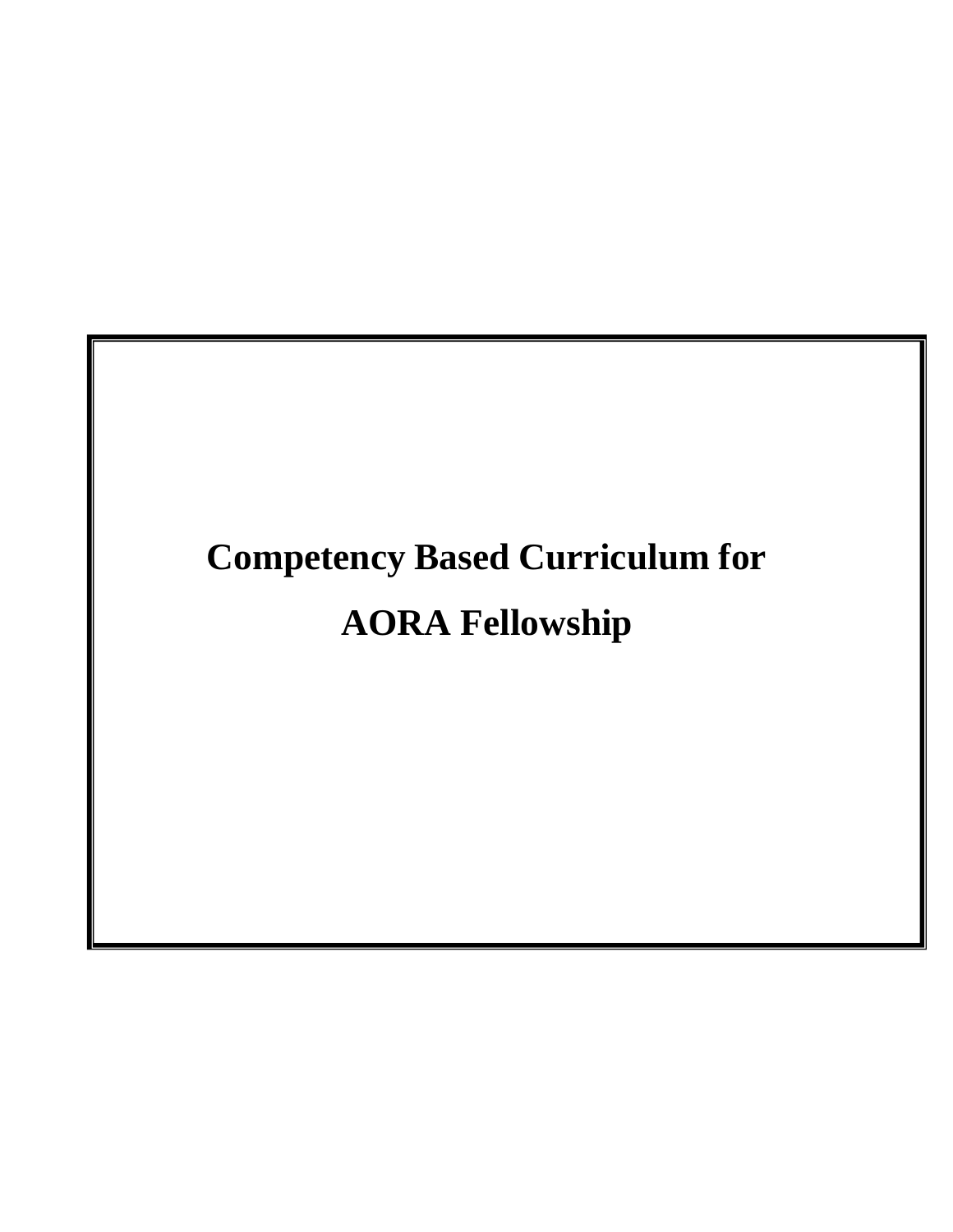# **1. Course title**

Academy of Regional Anaesthesia Fellowship - AORA India.

#### **2. Duration of the course**

One year.

# **3. Nature of the course**

Full time

# **4. Aims and Objectives**

On successful completion of the course the fellow should be able to demonstrate competency in terms of skill, knowledge and attitude in delivering safe and effective Regional anaesthesia for better patient care.

# **5. Eligibility criteria for admission**

MCI recognized MD / DA / DNB degree in Anaesthesiology/ any equivalent Anaesthesiology degree from their home country (for NRI candidates)

# **6. Selection process**

Candidates need to apply directly to the recognized institute of their choice. Selection will be done by the AORA recognized teacher of the respective institute based on candidate's eligibilitywhich should be confirmed by the individual teachers & institutes.

The selection process may vary institute to institute, it is at the sole discretion of Teacher and institution. AORA is not involved in selection process directly or indirectly.

Candidates will be paid a salary/stipend as per the rules of the institute where they are appointed.

# **7. Registration**

After selection trainee must register himself/herself with AORA by filling online trainee registration Form with fee of 60,000/- which includes the registration (50,000) & examination (10,000) fee for the first attempt.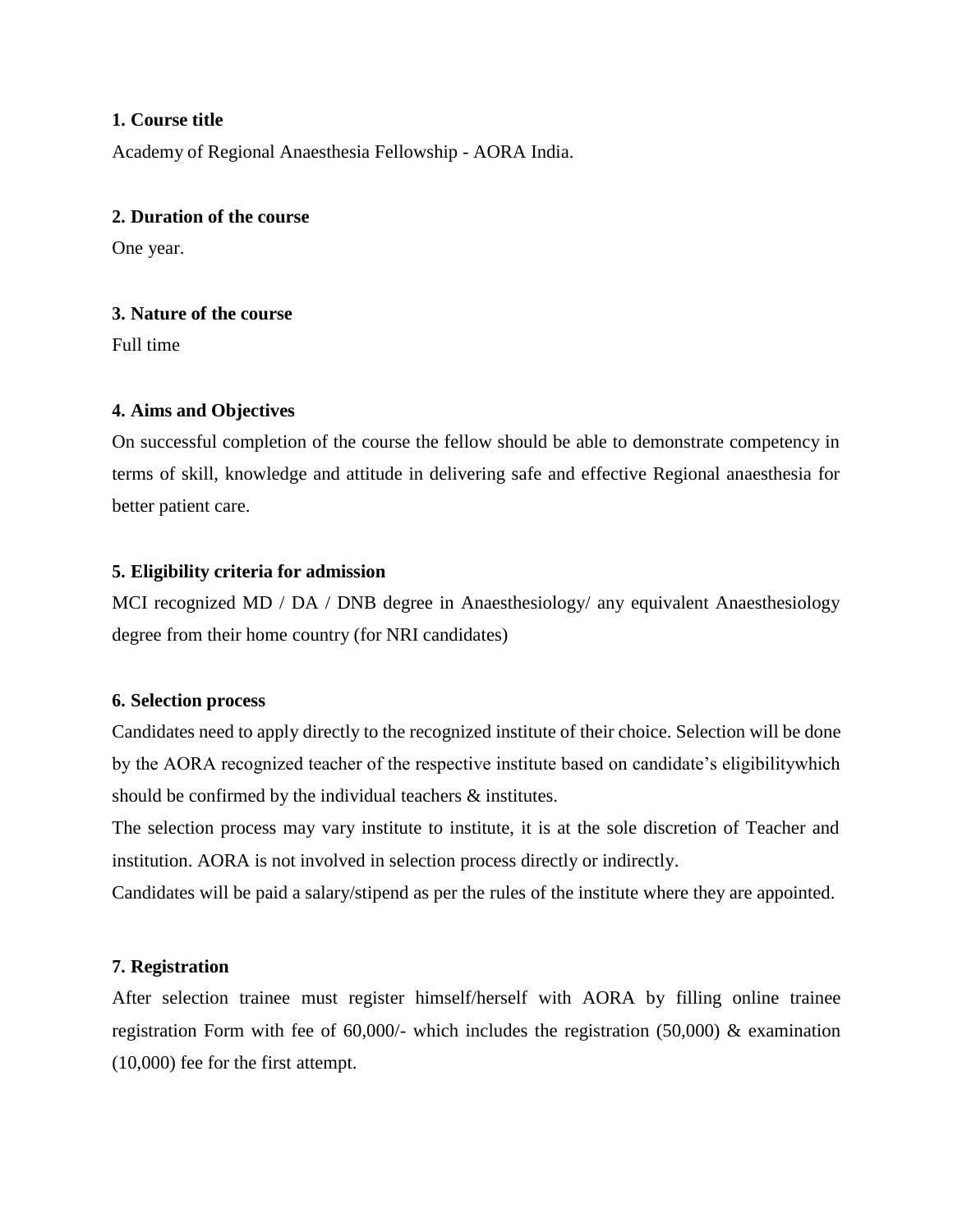No hospital, institute or individual may levy any direct or indirect fee to an individual trainee in any relation to the course. The only fee is that which is to be given directly to the society at the time of registration or repeat examination. Once selected, it is mandatory for the trainee to become AORA Life member.

Course start date: January 1st.

Last Date for the candidate to register with the AORA society: Feb 28.

# **8. AORA recognized Institute and Teachers**

The list of AORA recognized Institutes and their corresponding Teachers will be notified in the AORA website.

# **10. Practical and projects if any, details of the same.**

1. Fellow has to maintain a dedicated log book / e portfolio indicating the number of cases assisted, performed under supervision, and performed independently.

2. Fellow has to enroll himself into any one of the research projects involving regional anaesthesia and contribute to the designing, data collection, analysis and interpretation, manuscript writing and publication process of the research project.

3. Publication is not mandatory but the AORA teacher should certify involvement in various steps of any regional anaesthesia research project.

# **11. Eligibility criteria for appearing for the exam.**

1. Attendance certificate indicating at least 80% attendance to be provided by the AORA teacher 2. Attendance certificate of any one AORA accredited RA workshop (Basic / Advanced) in oneyear duration.

3. Any one-paper/poster presentation at any one of the AORA conferences.

# **12. Repeat exam.**

- 1. Trainee who pass theory but fail the practical exam may make ONE more attempt at Practical exam within two years of completion of the theory exam.
- 2. All trainee who repeat the exam would have to pay the additional fee of Rs. 10,000/- per attempt.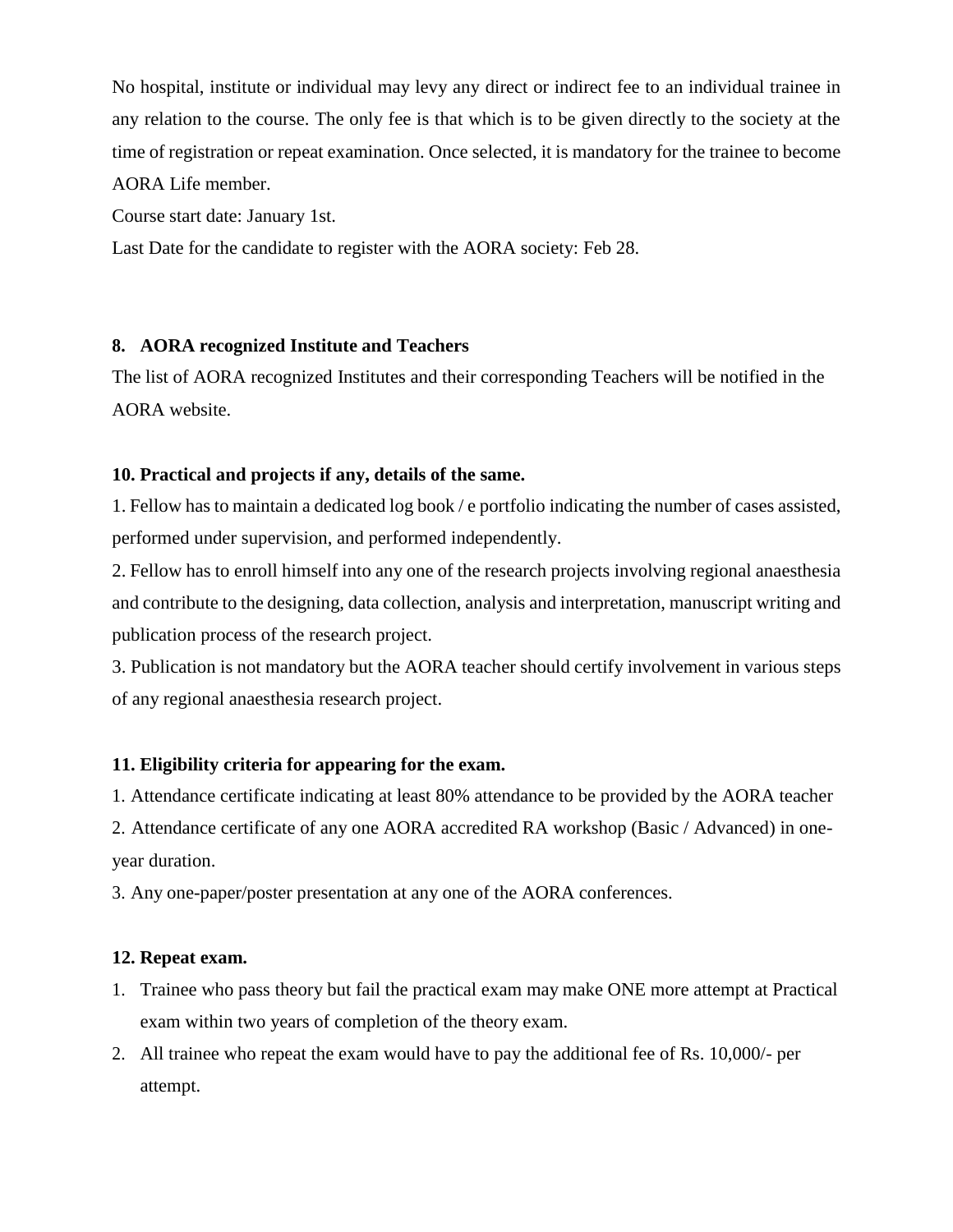3. All trainees who is appearing for the exam primary or supplementary exams should fill the examination application form to obtain the hall ticket.

# **13. Evaluation pattern**

Enclosed Ref: curriculum.

# **14. References**

The Regional Anesthesiology and Acute Pain Medicine Fellowship Directors group. Guidelines for fellowship training in Regional Anesthesiolgy and Acute Pain Medicine. [Reg Anesth Pain](http://www.ncbi.nlm.nih.gov/pubmed/19258987) [Med.](http://www.ncbi.nlm.nih.gov/pubmed/19258987) 2015;40:213-7.

# **15. Composition of board of studies**

Should include chairman, member secretary and members. This committee will prepare, monitor and review all the process related to the academic activities of the fellow training. The committee recommendation will be submitted to the Executive committee for final approval.

| 1. | Dr Vrushali Ponde<br>Director Children Anaesthesia Services Mumbai,<br><b>ASPA</b> Education Lead,<br>WFSA Paediatric Committee Member. | Chairperson |
|----|-----------------------------------------------------------------------------------------------------------------------------------------|-------------|
| 2. | Dr T Sivashanmugam<br>Professor Anaesthesia,<br>Mahatma Gandhi Medical College and Research Institute,<br>Puducherry.                   | Secretary   |
| 3. | Dr Satish Kulkarni<br>Senior Consultant Anaesthetist,<br>Lilavati Hospital,<br>Mumbai.                                                  | Member      |
| 4. | Dr Murali Thondebhavi<br>Senior Consultant Anaesthetist,<br>Apollo Hospitals,<br>Bengaluru.                                             | Member      |
| 5. | Dr Subramanyam Mahankali<br>Senior Consultant Anaesthetist,<br>Aster RV Hospital,<br>Bengaluru.                                         | Member      |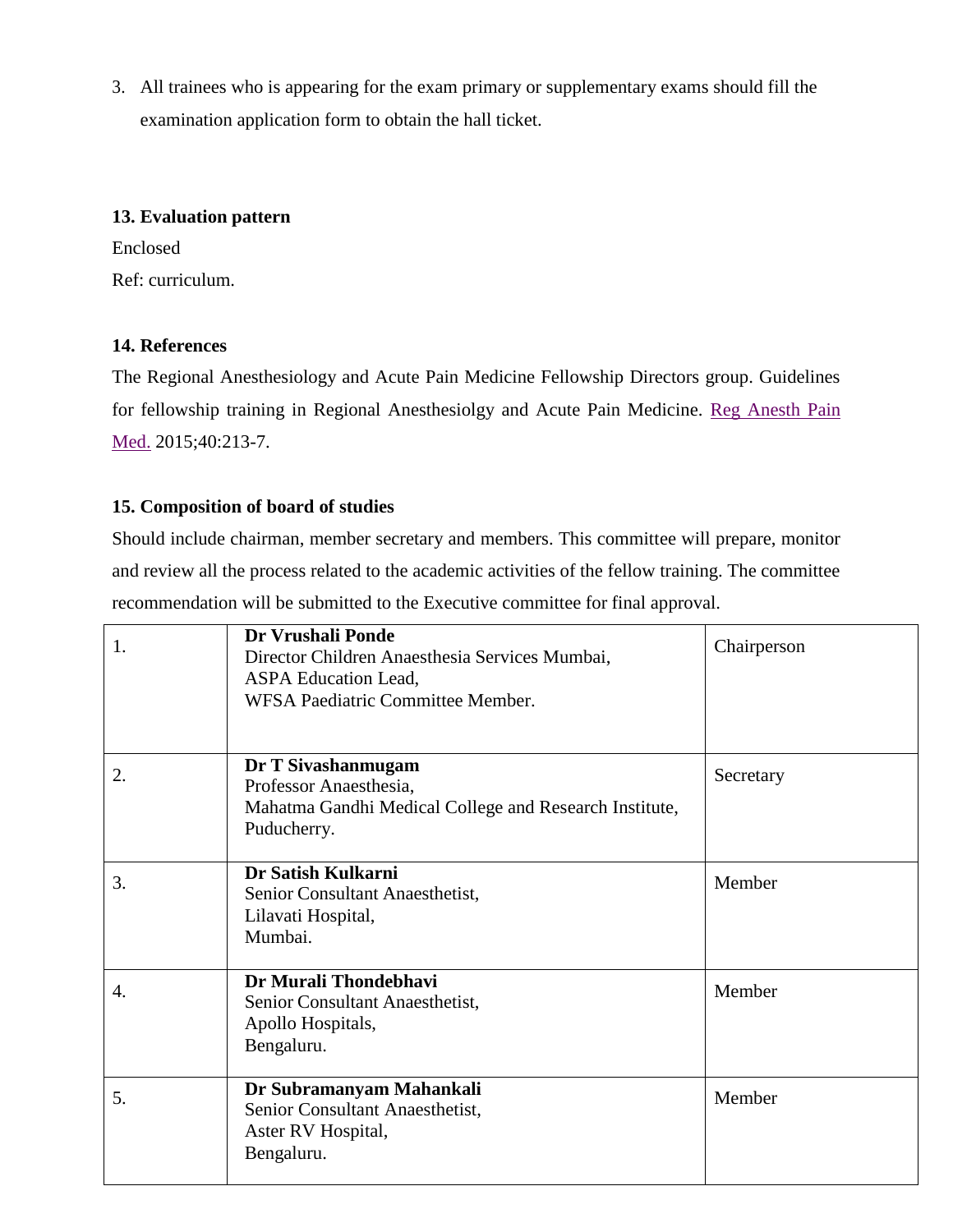| 6. | Dr Vandana Mangal<br>Senior Professor Anaesthesia,<br>Sawai Man Singh Medical College,<br>Jaipur.                          | Member             |
|----|----------------------------------------------------------------------------------------------------------------------------|--------------------|
| 7. | Dr Amit Dikshit<br><b>Consultant Anaesthetist,</b><br>Ruby Hall Clinic,<br>Pune.                                           | Member             |
| 8. | Dr Archana Areti<br>Consultant Anaesthetist,<br>Mahatma Gandhi Medical College and Research Institute,<br>Puducherry.      | Member             |
| 9. | Prof Manoj Kumar Karmarkar<br>Director of Paediatric Anaesthesia<br>Department of Anaesthesia and<br><b>Intensive Care</b> | External<br>Expert |

# **16. Proposed fees to be collected.**

Registration fee – 50000 Exam fee  $-10000$ 

# **17. Accreditation of Hospital / Institute**

- a. Application for hospital recognition & teacher recognition are to be filled online and the required fee has to be paid online, through the AORA website.
- b. The institute and teachers applications will be scrutinized by the BOS and the Accreditation Secretary.
- c. If found eligible, Accreditation secretary will appoint 2 inspectors who will make an on-site inspection visit of the institute.
- d. The Institute shall look after the travel  $\&$  stay of the inspectors desirous of recognition.
- e. The inspection report will be tabled at the next BOS meeting and the decision of BOS will be ratified by EC.
- f. Once recognition is granted, institutes may start taking candidates from the same academic year if the process is completed before the last date of registration to the courses, or the next academic session if the process is completed later.
- g. In case institutes do not meet the criteria, they will have to reapply after fulfilling all criteria, which will be followed by a re-inspection.
- h. All appeals regarding the inspection report or recognition will be put up at the BOS, and AORA executive committee.
- i. The decision of the AORA executive committee will be final and binding in all respects.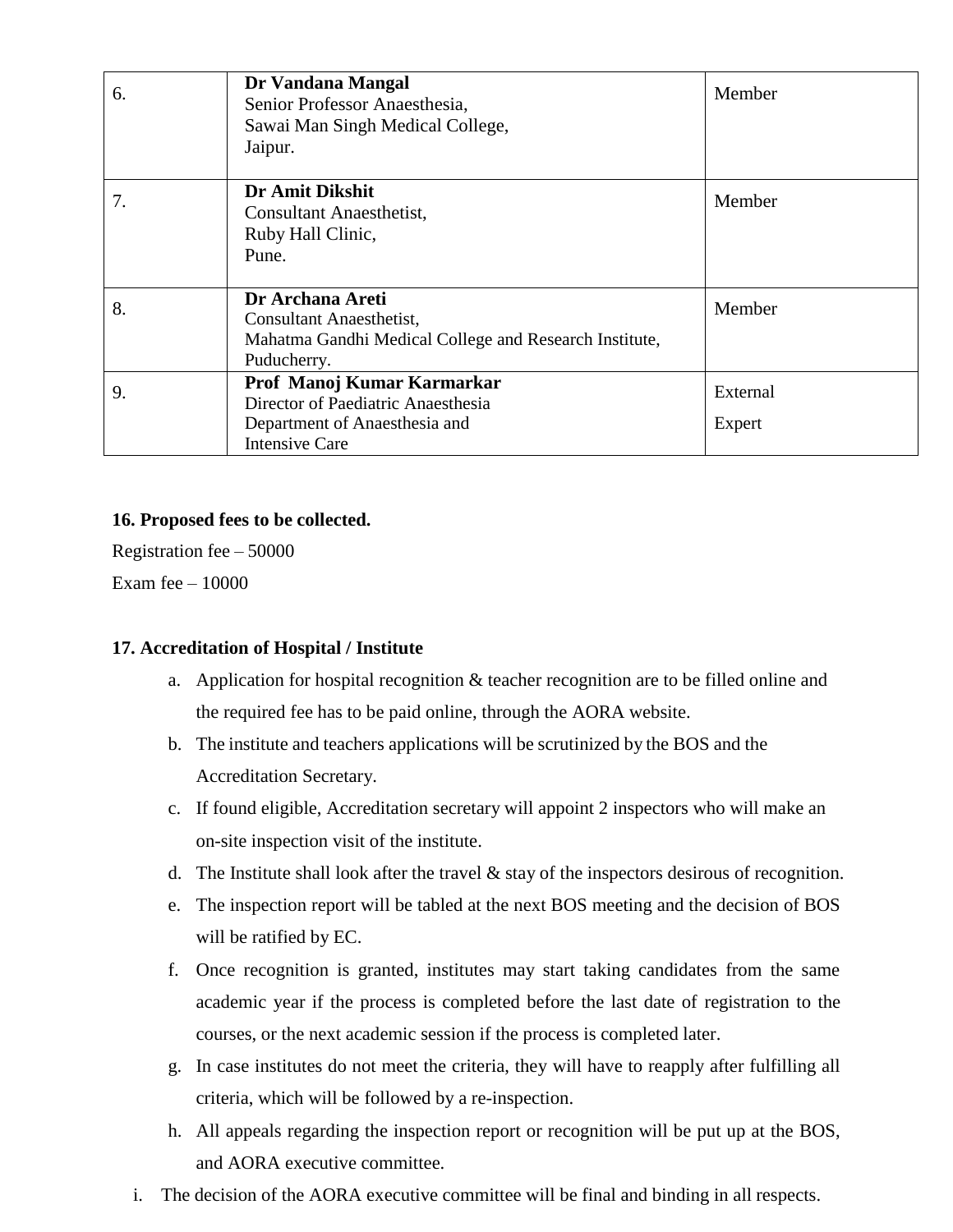#### **18. Eligibility Criteria for Teachers accreditation:**

In order to be able to impart a high quality of training to candidates the teacher must fulfill the following minimum requirements:

- a) Teacher application will be considered along with the Institution's application. Teacher accreditation in isolation independent of Institute accreditation is not allowed (except for additional teacher from an already accredited institute)
- b) Teacher should be working full time in the institute to be considered as a teacher for the AORA course.
- c) Teacher should be a Life Member of AORA.
- d) Teacher should be a post graduate degree with MCI recognised qualification- MD / DNB with at least 8 years of experience in Anaesthesiology post MD/DNB qualification, in a recognized major hospital.
- e) Teachers with a MCI recognised Post Graduate Diploma-DA (Diploma in Anaesthesia) with at least 10 years of experience in Anaesthesiology after MCI recognised Post Graduate Diploma, in a recognized major hospital.
- f) Since there is no formal degree available for RA in India, the aspiring teacher will claim his/her position by submitting the necessary credentials to the BOS which will be assessed case by case basis and decision regarding the approval will be made.

After a teacher has left an institute, he cannot take a new student in another institute for one year from the time of leaving the previous institute.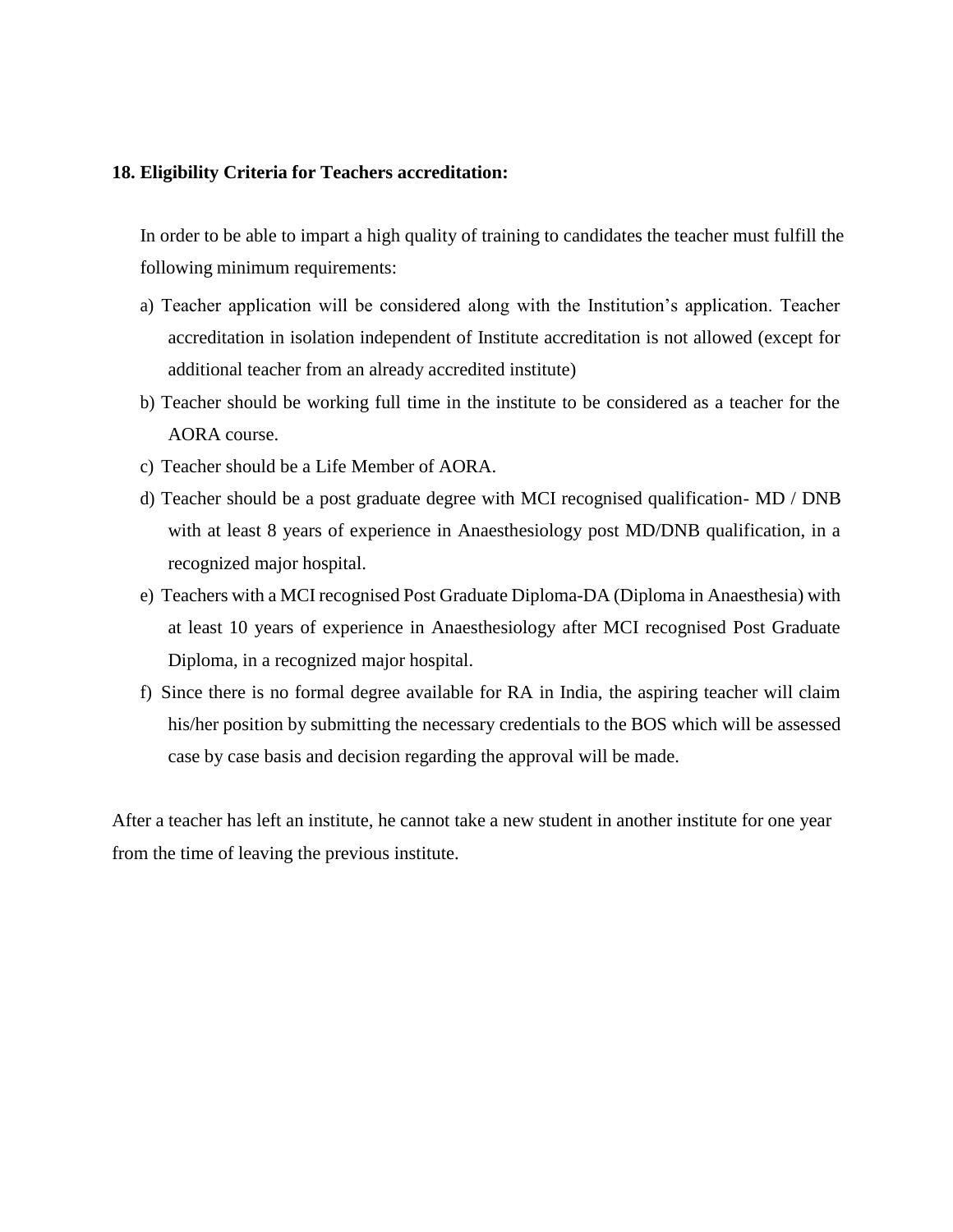## **Curriculum**

A curriculum should define three components, namely, Knowledge to be learned (Syllabus, Cognitive domain), Skills to be acquired (practical training, psychomotor domain) and the Attitude to be developed (Behavioral changes to be brought about, Affective domain) and the Teaching-Learning methods to be adopted to achieve the goals and the methods of assessment throughout the training period (Formative assessment) and at the completion of training (Summative assessment).

#### **1. Knowledge to be learned (Theory, Cognitive domain)**

The candidate should be able to demonstrate a clear understanding of the following aspects in RA.

#### (i) Equipment

- a) Physical principle behind the US image generation
- b) Knobology, Transducers and its application.
- c) Potential pitfalls and artifacts in US imaging of nerves.
- d) Colour Doppler principle and its application
- e) Special software available for better needle nerve visualization
- f) Biological effects of US
- g) Equipment disinfection and sterilization procedures.
- h) Physical principle behind the PNS equipment
- i) Setting up and troubleshooting of PNS.

(ii) Applied Anatomy

- a) Regional innervation and anaesthesia strategies for head and neck surgery
- b) Regional innervation and anaesthesia strategies for Upper limb
- c) Regional innervation and anaesthesia strategies for thorax
- d) Regional innervation and anaesthesia strategies for abdominal cavity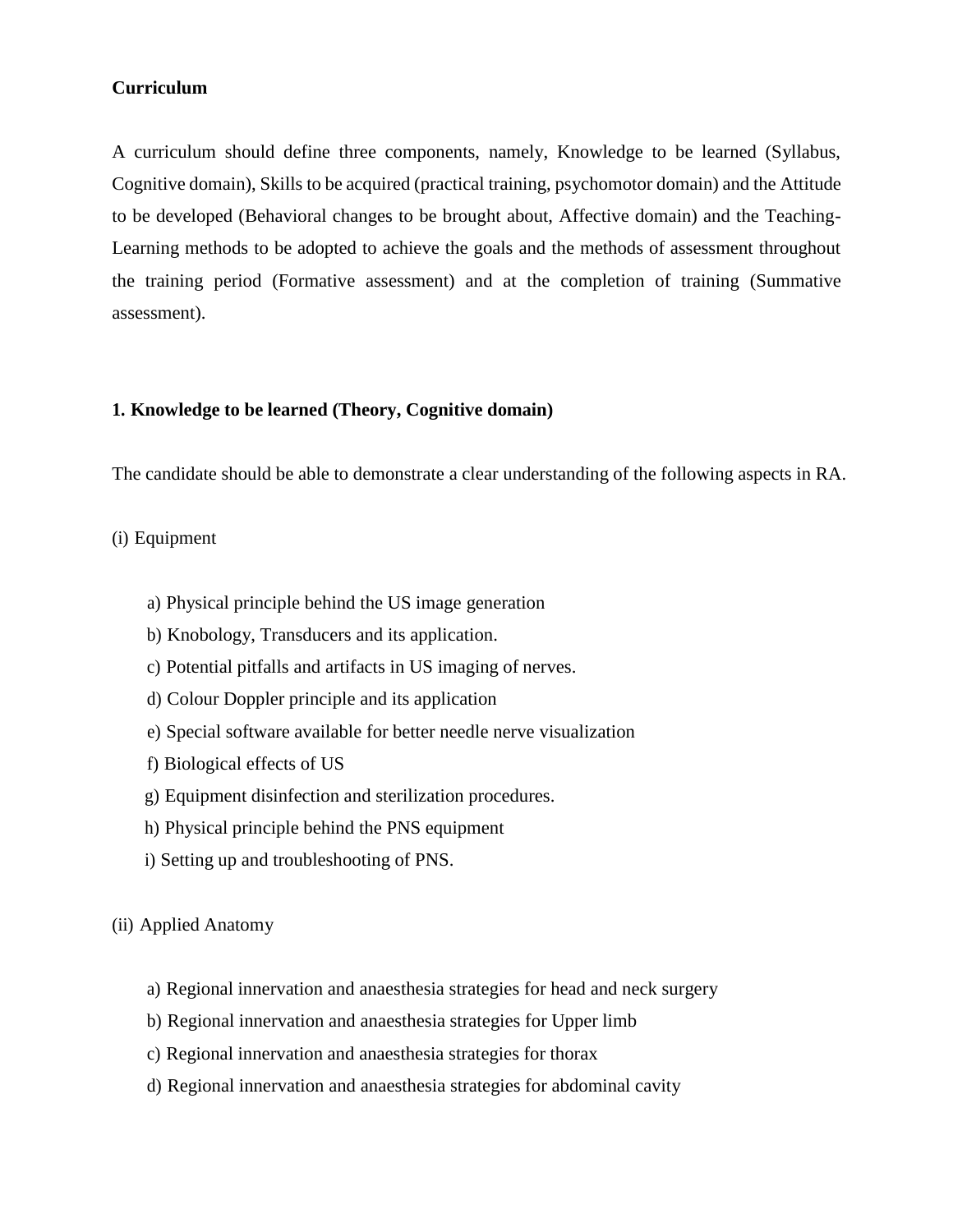- e) Regional innervation and anaesthesia strategies for Hip and Lower limb.
- f) Potential US window and cross sectional anatomy for regional anaesthesia.
- g) Epidural and Intrathecal space
- h) Nerve architecture and implications with respect to RA

(iii) Applied physiology

- a) Nerve conduction and type of nerve fibers
- b) Pain pathway visceral and somatic
- c) Pathophysiology of acute and chronic pain difference between nociceptive/neuropathic

## pain

- d) Autonomic nervous system and differential blockade
- e) Nerve Injury assessment, treatment and follow-up.
- f) Nomenclature and Intraneural injection definition and implications
- g) Tourniquet implications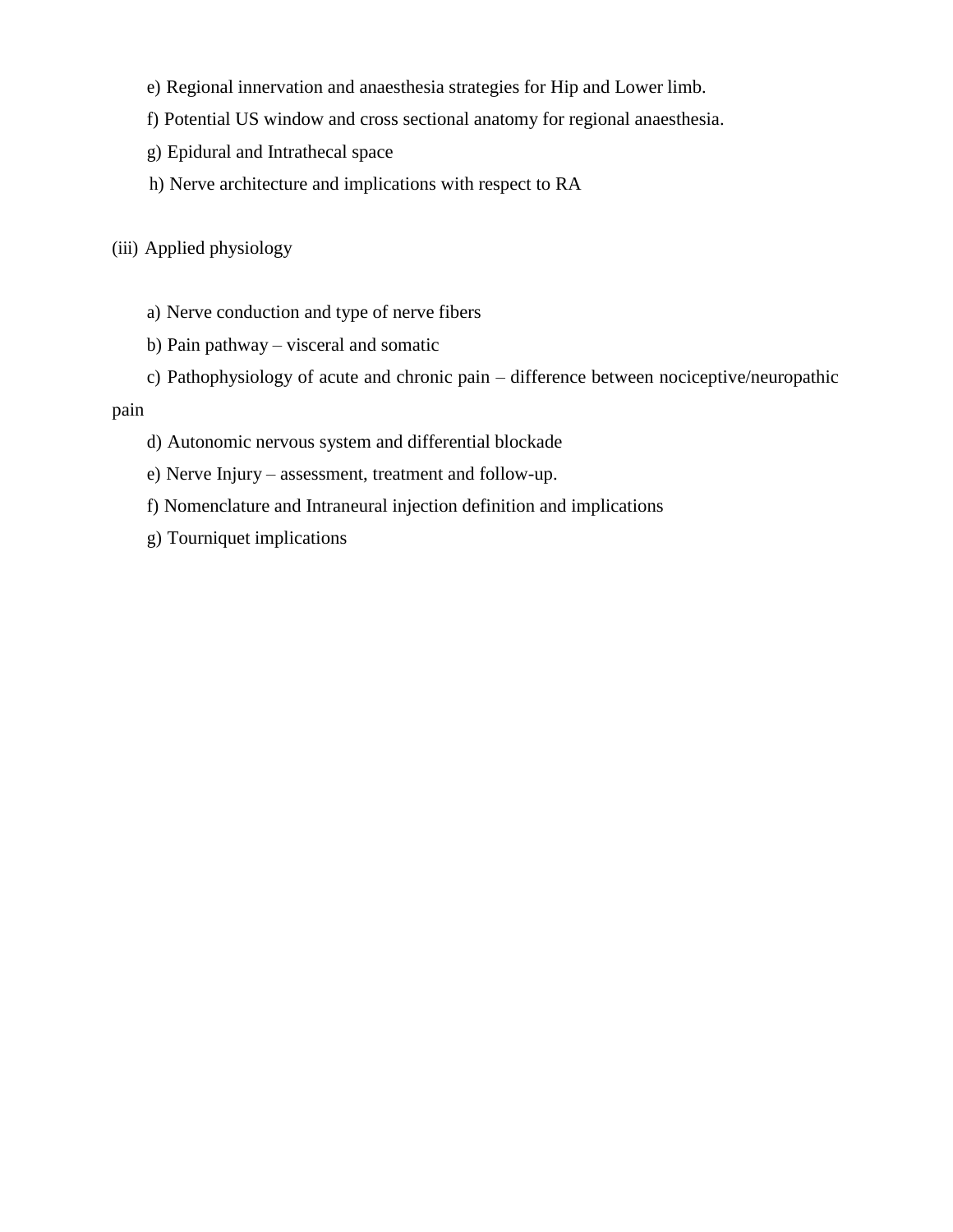#### (iv) Applied Pharmacology

a) Pharmacokinetics and dynamics of Local anaesthetics (Single injection/continuous infusions)

b) Pharmacokinetics and dynamics of LA adjuvants.

c) Pharmacokinetics and dynamics of Anticogulants.

c) Conscious sedation

d) LA Systemic Toxicity

e) Neurolytic agents.

#### **2. Skills to be acquired (practical training, psychomotor domain)**

# **What to focus in teaching? Landmark guided / PNS guided / US guided Regional anaesthesia?**

The focus of the training program is to train the resident to deliver **appropriate safe** and **effective** regional anaesthesia for optimal perioperative outcome. The appropriate component of RA delivery can be taught through theory (Knowledge) whereas safe and effective deliveryneeds guidance device. We evolved from Landmark to PNS to US guidance to deliver local anaesthetic close to the nerves. It is needless and gross ignorance to compare and debate, which one is better because each one is a different tool, helped us to deliver the effective RA at different time. In terms of safety and efficacy US guidance unparallelly superior because it shows what we are doing. However the ideal regional anaesthesiologist should have through understanding of the threedimensional anatomy including surface landmark to guide where to place the probe to search the nerves, and skill of stimulating the doubtful targets (PNS) where US resolution is not able to discriminate nerves from the surrounding structure and skill of using US to see, interpret and reach the target of interest. Hence the teacher should instill the skill of using all three tools to complement each other wherever it is appropriate to deliver safe and effective RA. In an ideal setup US guidance occupies 80% of the interventions and PNS compliments US in 20 % of the deeper location (lumbar plexus / Parasacral sciatic etc) where US axial and lateral resolution is poor to discriminate nerves and understanding regional anatomy.

At the end of 12 months the fellow should be able to demonstrate competency in performing various RA techniques in the following aspects.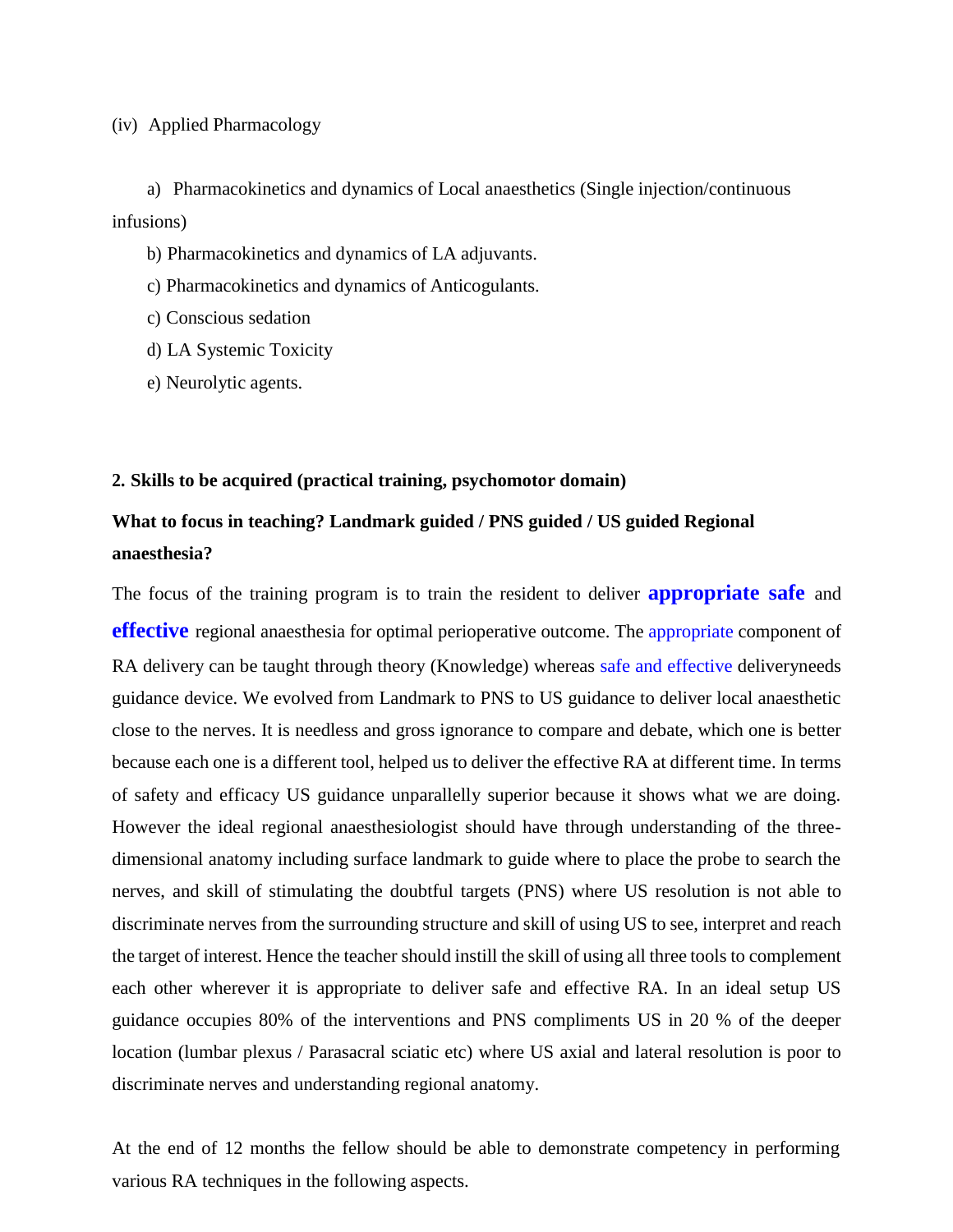- a) Find the target of interest in the center of the image
- b) Place the machine focus on the target structures
- c) Place depth setting at 1 cm deep to target structures
- d) Adjust gain, time gain compensation, and frequency as necessary
- e) Appreciate Joint Committee recommended standardization of patient-screen relationships
- f) Initiate the PART maneuvers to optimize image quality
- g) Define relevant anatomy in each region including the ability to identify muscle, pleura, nerve, tendon, and bone.
- h) Able to us PNS appropriately to locate the peripheral nerves.
- i) Scan anticipated needle trajectory with color Doppler to identify any unsuspected vascularity.
- j) Define needle insertion technique using the Joint Committee recommended terminology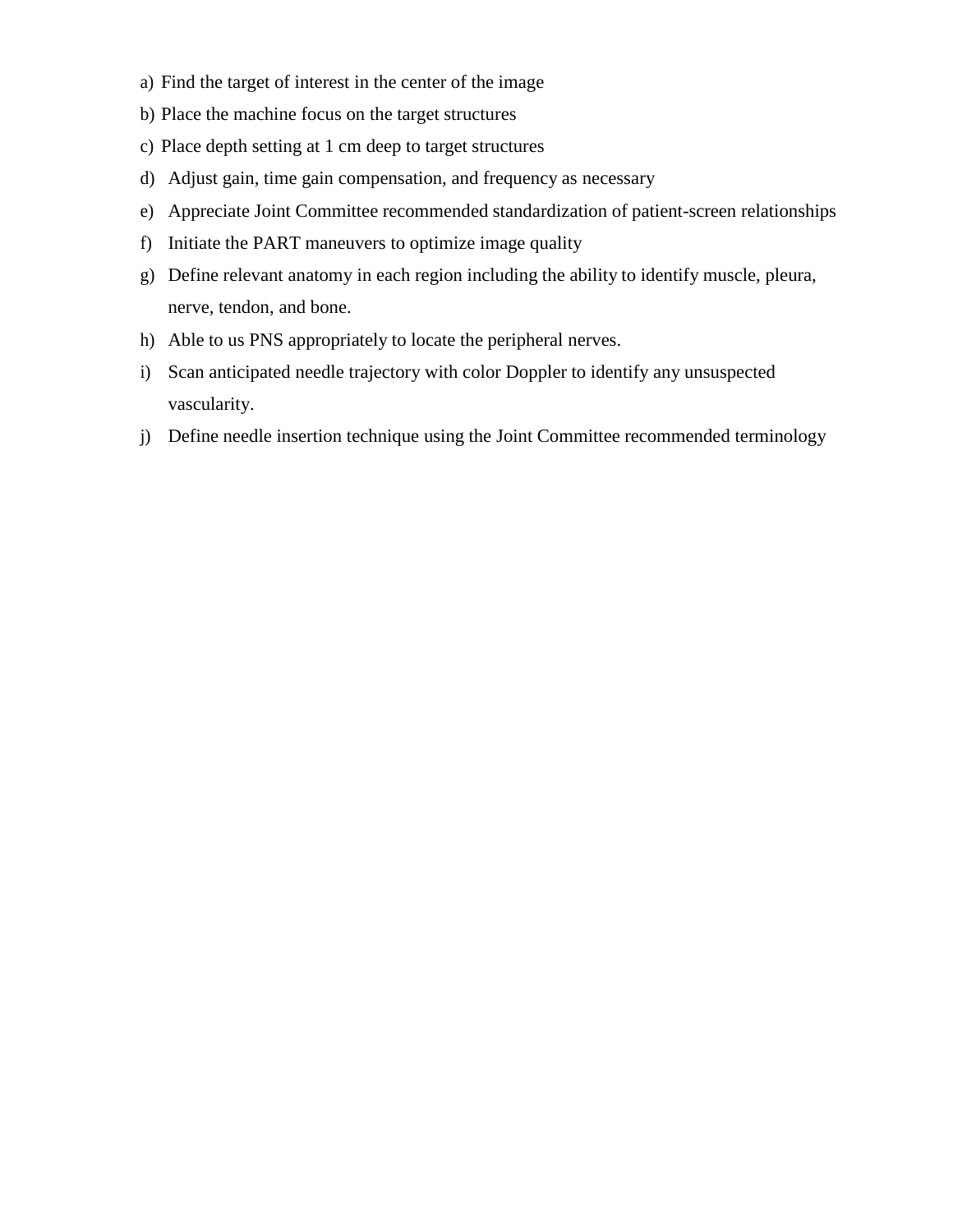- k) (in-plane vs out-of-plane)
- l) Recognize correct and incorrect distributions of local anesthetic
- m) Understand potential difficulties and pitfalls.
- n) Use of nerve stimulator along with USG to detect intraneural needle placement
- o) Rescue blocks
- p) Block failure management plans
- q) Application of the acquired knowledge and skill for providing

1. Acute pain relief – such as management of post- operative pain by continuous catheter techniques

2. Rehabilitation – such as in peri-arthritis shoulder, knee mobilization following TKR surgeries.

Levels of difficulty of USG guided blocks based on learning curve required to achieve success rate

|                | <b>UPPER LIMB</b>                           | <b>LOWER LIMB</b>        | <b>TRUNCAL BLOCKS</b>         |
|----------------|---------------------------------------------|--------------------------|-------------------------------|
|                |                                             |                          |                               |
|                | Interscalenebraxchial plexus                | Femoral                  | Transversus abdominal plane   |
|                | Supraclavicular brachial plexus             | Saphenous                | Rectus sheath Ilio-inguinal / |
| <b>LEVEL 1</b> | Axillary brachial plexus                    | Popliteal sciatic        | iliohypogastric nerve block.  |
|                | Superficial cervical plexus                 |                          |                               |
|                |                                             |                          |                               |
|                | Costoclavicular                             | Subgluteal sciatic nerve | PEC 1/2, SAP 1/2              |
| LEVEL 2        | Lateral infraclavicular                     | Common peroneal nerve    | Erector spine block/          |
|                | Suprascapular nerve                         | Tibial nerve             | Multifidus block.             |
|                | Mid-forearm (wrist)                         | Ankle block              | Caudal block                  |
|                | Mid-humeral                                 |                          |                               |
|                | Truncal injection                           | Obturator nerve          | Quadratuslumboram             |
|                | Root level injections                       | Parasacral sciatic       | Thoracic paravetebral         |
| <b>LEVEL 3</b> | Stellate ganglion                           | Lumbar plexus            | Lumbar paravetebral           |
|                | Deep cervical plexus                        |                          | Central neuraxial blocks      |
|                | Diaphragmatic function                      |                          | 1. Spinal                     |
|                | assessment                                  |                          | 2. Epidural                   |
|                |                                             |                          |                               |
|                | <b>CONTINUOUS CATHETER BASED TECHNIQUES</b> |                          |                               |
|                | <b>HEAD &amp; NECK BLOCKS</b>               |                          |                               |
|                |                                             |                          |                               |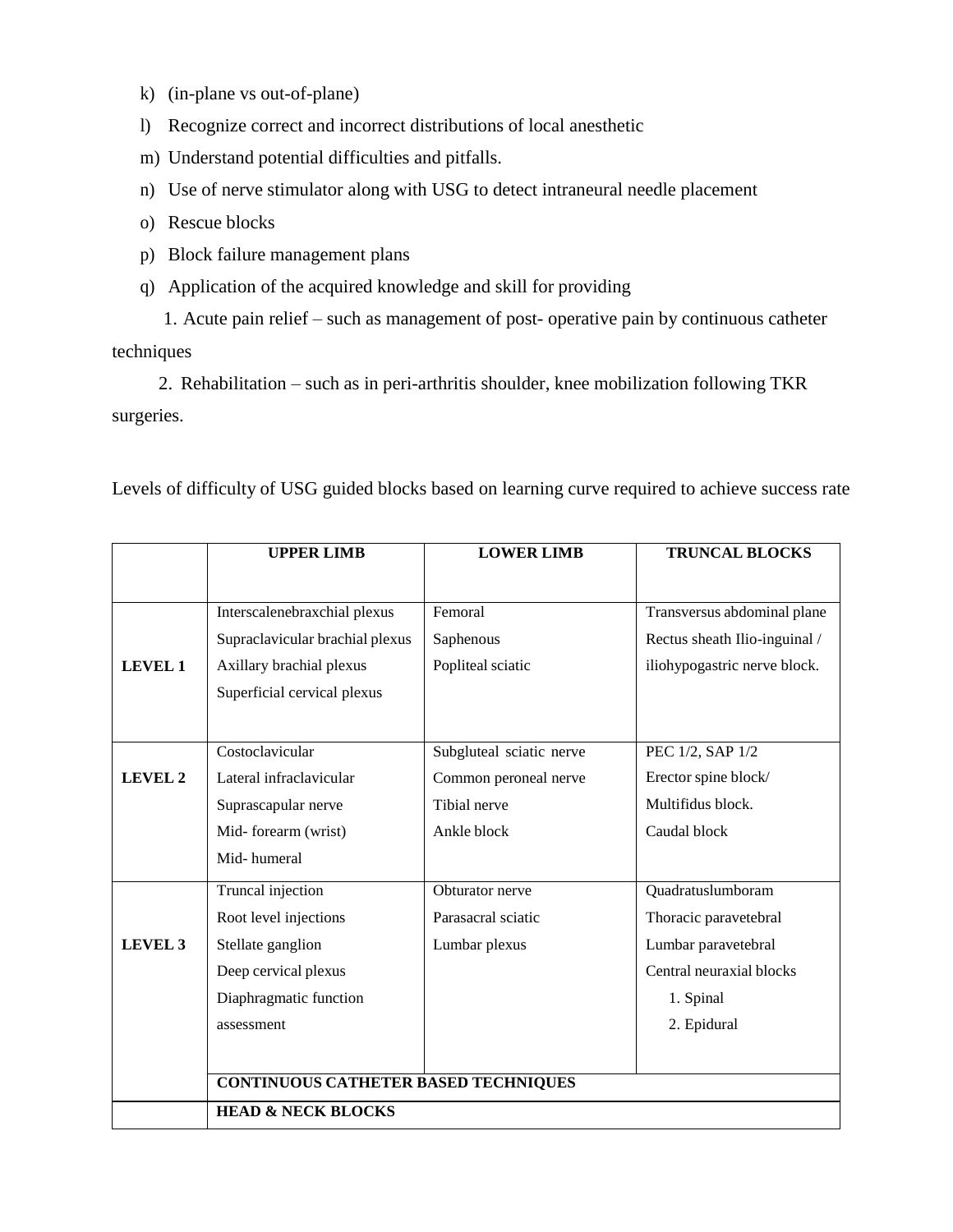# **3. Attitude to be developed (Behavioral changes to be brought about, Affective domain)**

At the end of training programme the fellow should develop the attitude to

a) Communicate sensitively and effectively with patients and their families regarding ultrasound findings

b) Explain the merits and demerits of RA techniques in terms that the patient can understand

c) Demonstrate team leadership/management skills for the management of an effective regional anesthesia service

d) Recognize costs associated with RA practice

e) Collaborate with other members of the health care team to ensure quality patient care

f) Use evidence-based, cost-conscious strategies in caring

g) Identify and acknowledge gaps in personal knowledge and skills in the care of patients presenting for UGRA

h) Use textbook and online and computer-based resources to broaden knowledge base regarding UGRA techniques

i) Perform electronic searches of the medical literature to identify articles that address the medical issues surrounding RA.

j) Understand and critically evaluate outcome studies related to the influence of UGRA on Perioperative outcome.

k) Develop time management skills to perform the required tasks in a reasonable amount of time with satisfactory quality.

**4. Teaching and Learning Methods – (The actual timing is given as a model different method can adapted by the institute but the minimum teaching hours should be met)**

| <b>Theory</b> | <b>Practical</b>          |
|---------------|---------------------------|
| Friday        | <b>Clinical training</b>  |
| $3pm-4pm$     | <b>Monday to Saturday</b> |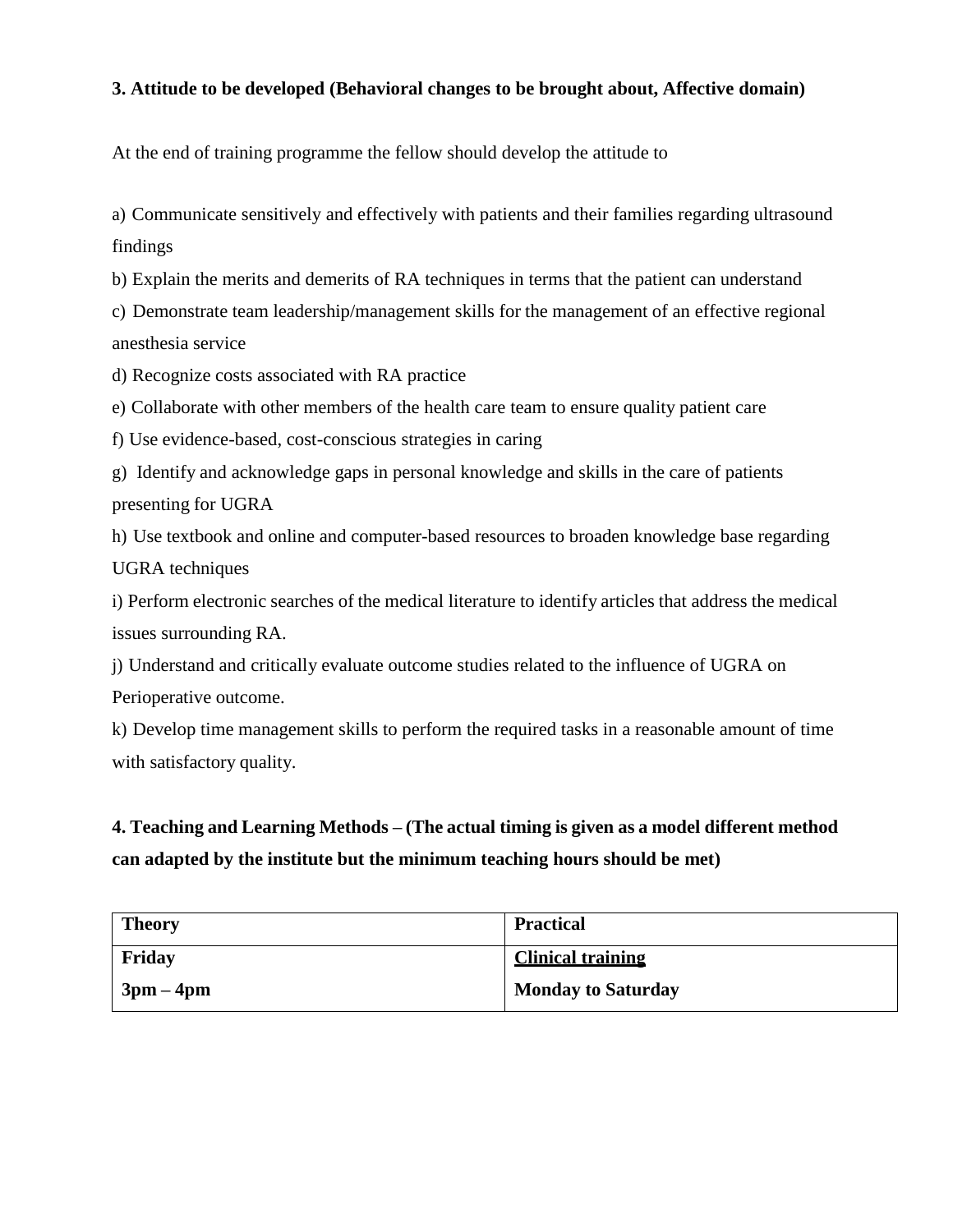| <b>1class /week</b> $1 \times 40 = 40$ classes       | 8:30 to 2:30pm                                       |
|------------------------------------------------------|------------------------------------------------------|
| Once in 4 weeks one class should be dedicated to     |                                                      |
| Journal club.                                        | • Observing / Facilitating / Conducting              |
| The candidate should have the ability to critically  | exclusive Ultrasound Guided Regional                 |
| review the article and aware of recent concepts      | Anaesthesia list.                                    |
| about all the existing blocks as well the newer one. |                                                      |
|                                                      | • Minimum exposure:                                  |
|                                                      | Aiming to attain the level of competency as          |
|                                                      | indicated in the EPA by the end of one year          |
|                                                      | training.                                            |
|                                                      |                                                      |
|                                                      |                                                      |
|                                                      |                                                      |
|                                                      | Should be available in house to attend               |
|                                                      | emergency calls for regional anaesthesia.            |
|                                                      |                                                      |
|                                                      |                                                      |
| <b>Teaching and Learning methods</b>                 | <b>Cadaveric training</b>                            |
| Didactic lecture                                     | $Aim$ – to make the candidate understand the         |
| Microteaching                                        | correlation between sonoanatomy and gross            |
| Discussion                                           | anatomy so that he/she can identify all the relevant |
| Demonstration                                        | structures needed for the performance of RA.         |
| Simulation based teaching                            | Areas to dissect $-$                                 |
|                                                      | 1. Upper limb.                                       |
|                                                      | BP above clavicle.<br>a)                             |
|                                                      | b) BP below clavicle.                                |
|                                                      | 2. Lower limb.                                       |
|                                                      | Sciatic nerve.<br>a)                                 |
|                                                      | Femoral nerve<br>b)                                  |
|                                                      | $3.$ Abdomen –                                       |
|                                                      | TAP, rectus sheath.<br>a)                            |
|                                                      | b) Lumbar plexus, quadratus lumboram                 |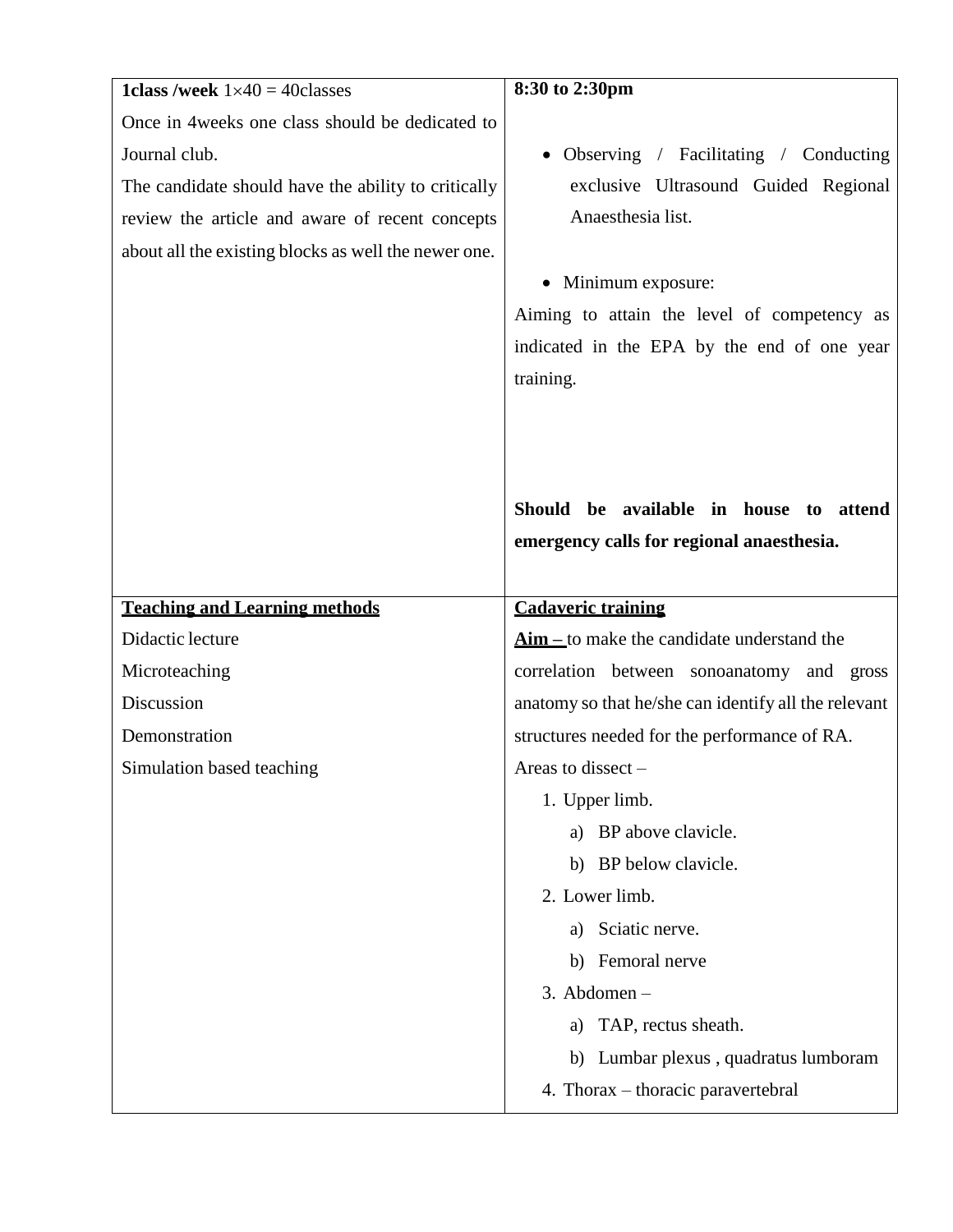|                                             | $2 \text{hrs}$ / month = 20 to 24 hrs /year should be spent |  |
|---------------------------------------------|-------------------------------------------------------------|--|
|                                             | on the cadaveric lab.                                       |  |
| Log book maintenance                        | <b>Phantom training</b>                                     |  |
| -E- portfolio                               | Integral part of clinicalTraining for                       |  |
| -RA record                                  | 1. Needling skills                                          |  |
|                                             | Out of plane technique<br>a)                                |  |
| <b>Research Activities.</b>                 | In plane technique<br>b)                                    |  |
| Active participation in ongoing RA research | Walk down technique<br>C)                                   |  |
| projects.                                   | Rocking<br>d)                                               |  |
|                                             | <b>Jiggling</b><br>e)                                       |  |
|                                             | Hydro-dissection<br>f)                                      |  |
|                                             | Hydro-location<br>$\mathbf{g}$                              |  |
|                                             | Angle on insonation and principles<br>h)                    |  |
|                                             | Advanced software usage - needle<br>$\ddot{1}$              |  |
|                                             | guides/profile                                              |  |
|                                             | 2. Water bath spine phantom- for spine                      |  |
|                                             | anatomy.                                                    |  |
|                                             |                                                             |  |

# **5. Formative assessment**

Formative assessment will be performed through Entrustable Professional Activity Scoring System. Converting each block into a professional activity develops EPA's. Each block performance will be assessed by three specific competencies (medical knowledge, skills and system based practice) and three general (problem based learning improvement, professionalism, inter-personal communication skills) competencies. Each competency will be evaluated and scored as per the policy document [Annexure 1] and the final verdict on the competency level will be granted.

The competency will be divided into levels of increasing Entrustability as follows.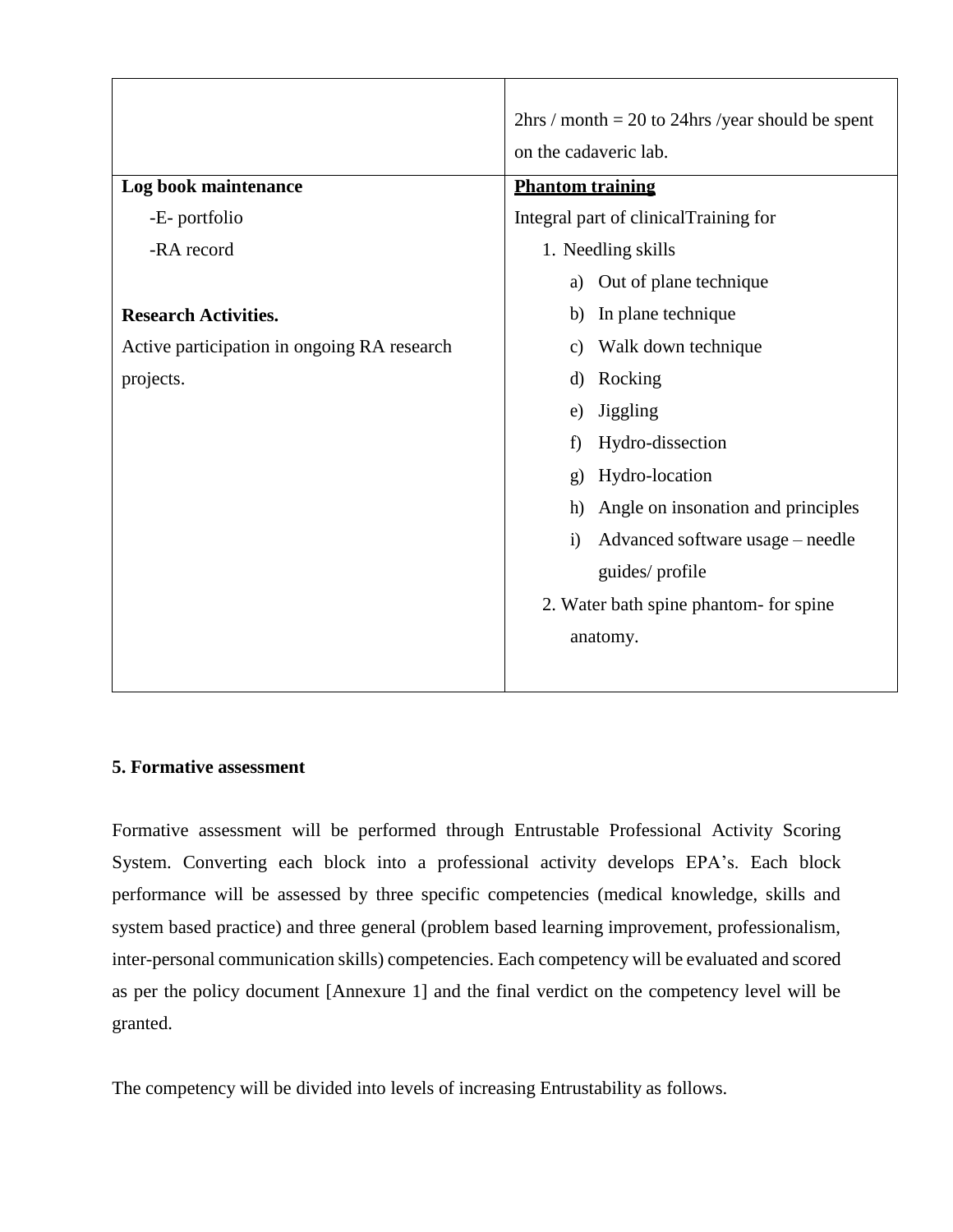| Level | Task                                 |
|-------|--------------------------------------|
|       | can observe                          |
|       | can perform under strict supervision |
|       | can perform under loose supervison   |
|       | can perform independently            |
|       | can teach                            |

The final competency level will be derived by computing scores obtained in the individual competency domain as described into department EPA policy document.

The candidate should achieve minimum of level III or IV in various EPA's as described in the policy document. The road map to achieve it (milestones) has been described in the EPA milestone document Annexure 2.

# **6. Summative assessment**

# **(i) Theory**

| <b>Title</b>             | Regional Anaesthesia                       |  |
|--------------------------|--------------------------------------------|--|
|                          |                                            |  |
| <b>Time</b>              | 3hrs                                       |  |
| <b>Mark Distribution</b> | Equipment and technology $-20\%$           |  |
|                          | Applied Anatomy and physiology $-20\%$     |  |
|                          | Applied pharmacology $-10\%$               |  |
|                          | RA strategies for specific surgery $-30\%$ |  |
|                          | Complications $-10\%$                      |  |
|                          | Recent advances $-10\%$                    |  |
|                          |                                            |  |
| <b>Pattern</b>           | 10 short notes $10 \times 10 = 100$ .      |  |
| Pass                     | Minimum 45%                                |  |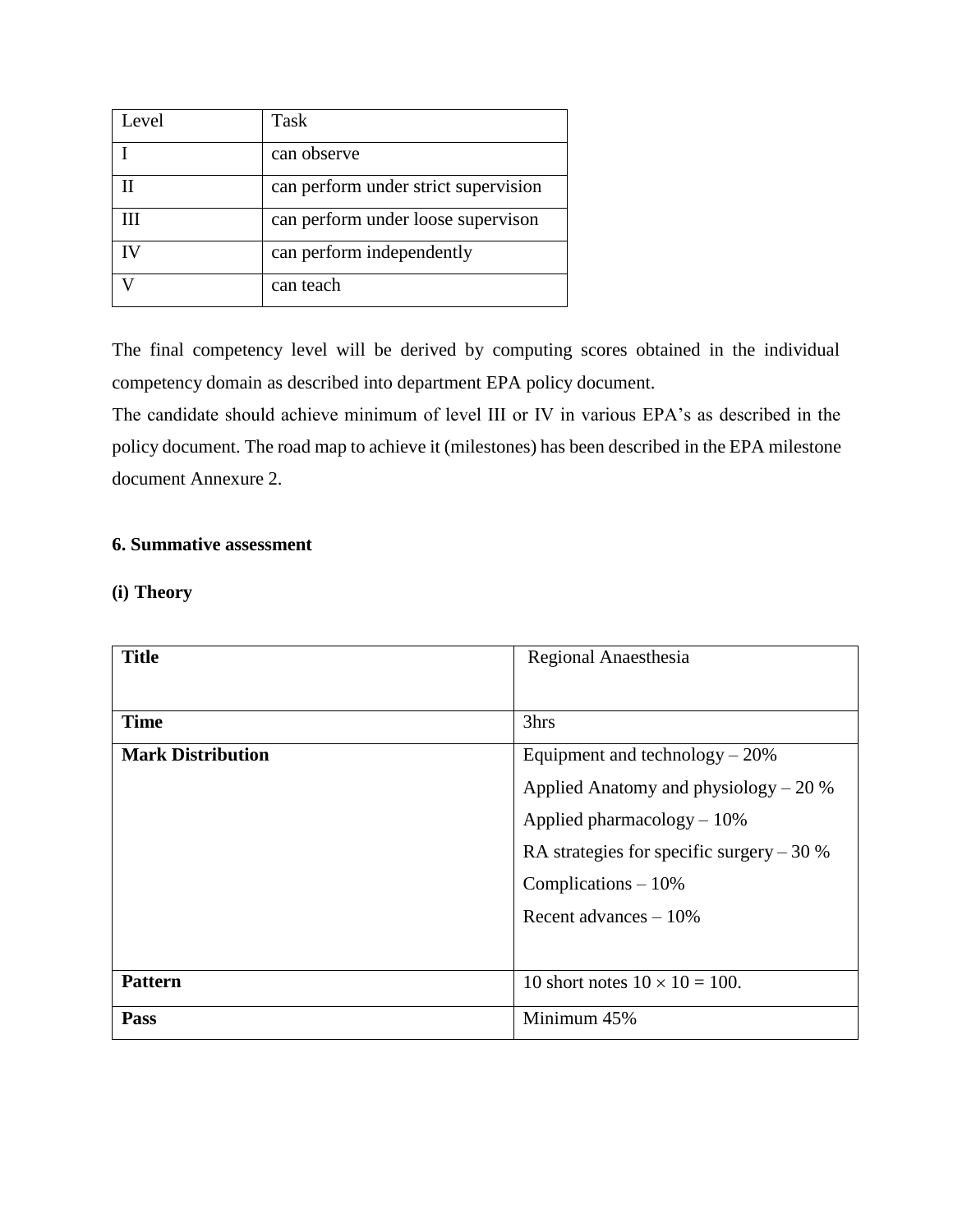# **(ii) Practical (3Hrs)**

Components: 1. Clinical case discussion 2. Viva voce

The practical examination should be structured and objective as much as possible.

| <b>Clinical Cases</b> | N <sub>0</sub> | <b>Duration</b>                                                                                  | <b>Method of assessment</b>                                                                                                                                                                                                           | <b>Marks</b>      |
|-----------------------|----------------|--------------------------------------------------------------------------------------------------|---------------------------------------------------------------------------------------------------------------------------------------------------------------------------------------------------------------------------------------|-------------------|
| Long case             | -              | 30 minutes case<br>exposure.<br>30<br>minutes<br>assessment                                      | Detailed<br>examination<br>history,<br>management and complications to<br>be discussed.<br>(mark distribution given below)                                                                                                            | 40                |
| Short case            | $\overline{2}$ | 15<br>minutes<br>exposure for each<br>case.<br>15<br>minutes<br>for  <br>assessment<br>each case | Key positive and<br>negative<br>findings with relevance to the RA<br>strategy. Detailed discussion<br>about the proposed strategy.<br>The long case and short case<br>should have different regional<br>areas. (Ul/LL/Thorax/Abdomen) | 30<br>$(15$ each) |

# **Long case structured assessment (Mark distribution)**

| Segment                                                                                                                                                                                                                                                                                                           | Percentage                                                          |     |
|-------------------------------------------------------------------------------------------------------------------------------------------------------------------------------------------------------------------------------------------------------------------------------------------------------------------|---------------------------------------------------------------------|-----|
| Oral skills / presentation                                                                                                                                                                                                                                                                                        | 10%                                                                 |     |
| <b>Preoperative assessment</b><br>Surgical illness<br>General system pathology and its implication<br><b>Risk stratification</b><br><b>ASA</b> classification<br>Perioperative Cardiovascular events<br>Preoperative neurological dysfunction<br><b>Preparation</b><br>Anti platelets<br>Bridging anti coagulants |                                                                     | 30% |
| <b>Anaesthetic management</b><br><b>Bed side clinical discussion</b><br>Regional anaesthesia strategy<br>Merits and demerits of the proposed<br>plan                                                                                                                                                              | <b>Bed side demonstration</b><br>Patient positioning and Ergonomics | 50% |